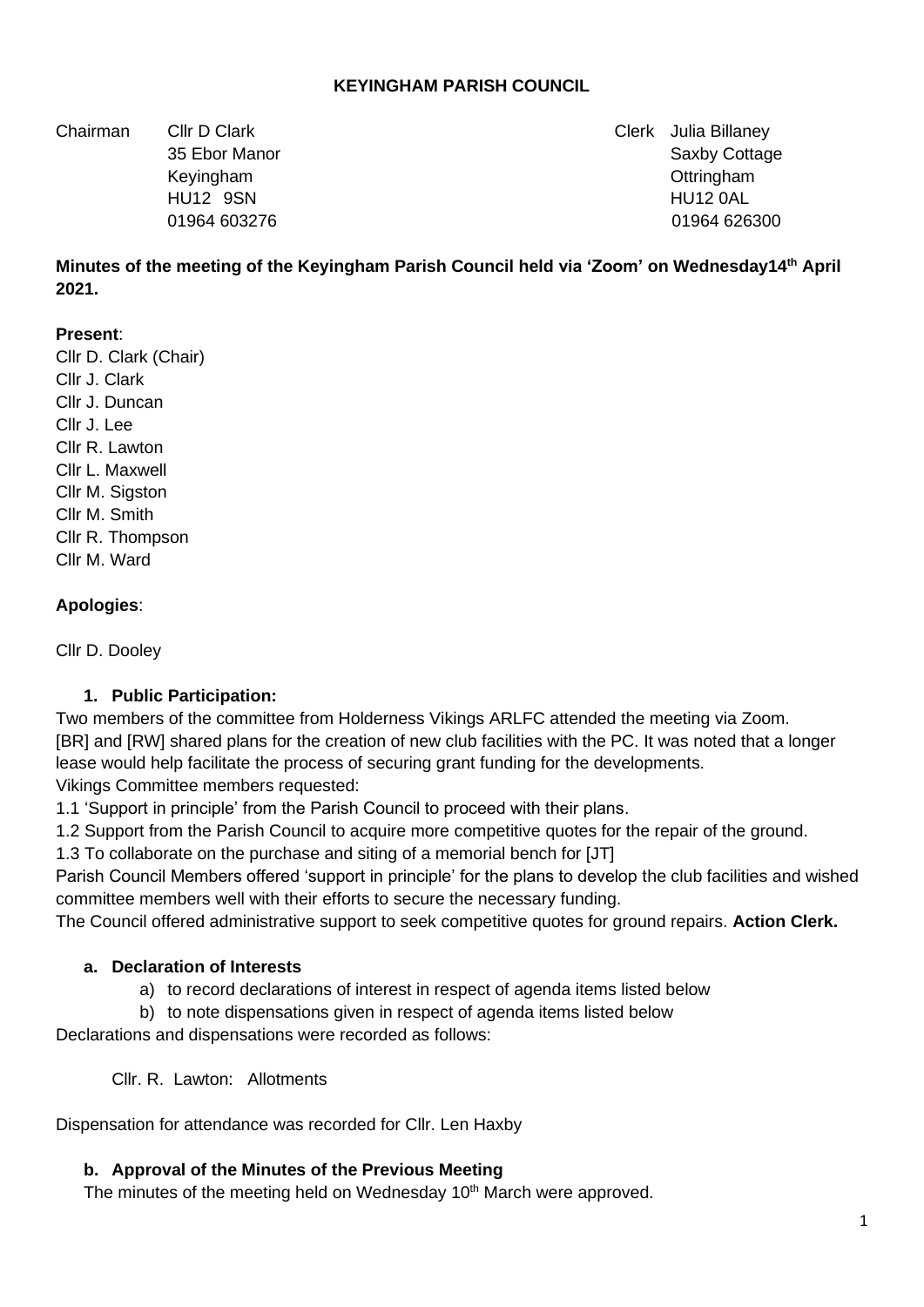### **3.1 Actions and Matters Arising from the minutes not covered by the agenda.** None

### **4. Correspondence**

4.1. Council discussed email from resident [NW] requesting clarification regarding several matters relating to Boyes Lane Amenity Area. **Action Clerk** to respond.

4.2. PC Members noted instructions received form PKF Littlejohn, External Auditors, regarding year-end procedures. **Noted**.

4.3. Councillors noted with regret the email from ERYC Rural Funding Team stating that Keyingham Parish was not in scope of the Tedder Hill Wind Farm Fund, despite earlier indications to the contrary. **Noted.** It was **resolved** to continue to investigate other potential funding opportunities. **Action Clerk.**

### **5. Accounts for Payment** It was **resolved** to pay the following:

## **Payee Description/Reference Net VAT Total A/C Ref** J Billaney Clerk's Salary **973.40** P01 **HMRC** NI for Clerk for March 74.39 P<sub>01</sub> **Total 74.39**  BT (STO) Business Line for Parish Clerk: calls, rental, internet charges 44.45 8.89 **53.34** P20 J Billaney Printer Ink (1990) 2008 [19] PO8 D Kinnear Stamps & postage 36.78 36.78 P08 P08 P07 Stationery 152.13 10.40 62.53 Repairs to salt spreader  $\vert$  | 29.08 Total **164.08**  HAPS (STO) Grounds Maintenance 730.83 146.17 **877.00** P11 Brook St. Agency Street Cleaner Invoice: 30869653 | 90.30 | 18.06 | 108.36 Invoice: 30856173 | 90.30 | 18.06 | 108.36 Invoice: 30842383 108.30 | 90.30 | 18.06 | 108.36 Invoice: 30828415 90.30 18.06 108.36 Invoice: 30814801 190.30 | 18.06 | 108.36 **Total 541.80**  Wel Medical Defibrillator Cabinet 395.00 79.00 **474.00** NP ERYC Salt Bin Maintenance 258.00 51.60 **309.60** P29 ERYC | Cemetery Rates | 80.71 | 80.71 | P16 Play Insp Company | Annual Inspection | 175.00 | 35.00 | 210.00 | P17 Sunk Is. Gdn Cntre Compost & Soil **80.00** 80.00 **80.00** P16 Feeney Clean Cleaning Bus Shelters 50.00 **50.00** P32 **Total Payments 3,888.32**

# **Accounts received in March for Payment in April 2021**